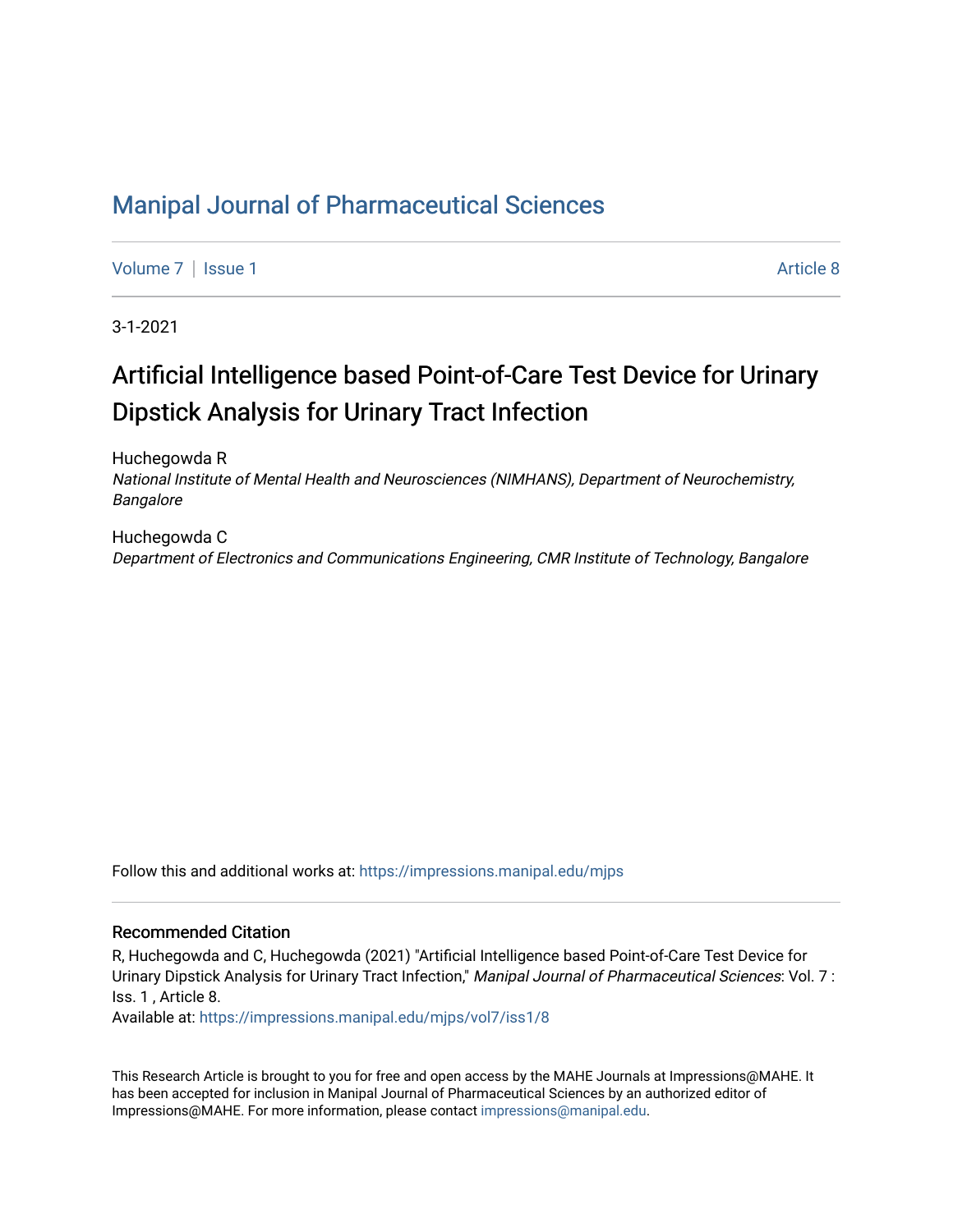## Huchegowda C, *et al*: Artificial Intelligence based Point-of-Care Test Device for Urinary Dipstick Analysis... Research Article

## **Artificial Intelligence based Point-of-Care Test Device for Urinary Dipstick Analysis for Urinary Tract Infection**

Chetan Huchegowda, Ravish Huchegowda\*, Jyothi R Jain

neuroravish@gmail.com

## **Abstract**

**Abstract:** Urine dipstick test, a basic point-of-care (POCT) diagnostic test that determines pathological changes in the analytes present in urine. The test methodology includes immersing the strip in the well-mixed urine sample for a few seconds to minutes and analyzing the strips visually for any color change. Results analyzed in such a method can be biased or may have human errors due to visual problems like color blindness. The present study uses artificial intelligence to solve the issue and help the patient and the practitioner to obtain more accurate and rapid results.

**Key words:** Artificial Intelligence, Dipstick Test, Manual Error, Point-of-Care Testing

### **Introduction**

Urinary tract infection (UTI), the most commonly seen bacterial infection in the elderly population is often over-diagnosed and over-treated based on nonspecific clinical symptoms and due to the prevalence of asymptomatic bacteriuria (ASB) among the elderly. .1-5 A dipstick test is a point-of-care test (POCT) for the diagnosis of UTIs, in which a paper strip is dipped into the urine sample for a few seconds to a few minutes, and the color change is compared to a standard screening chart. The strip consists of patches impregnated with chemicals, which undergo color change upon exposure to a particular concentration of urinary constituents. A standard urine test strip consists of up to 10 different

#### **Chetan Huchegowda1 , Ravish Huchegowda2 , Jyothi R Jain3**

- *1 Department of Electronics and Communications Engineering, CMR Institute of Technology, Bangalore 560037, Karnataka State, India*
- *2 National Institute of Mental Health and Neurosciences (NIMHANS), Department of Neurochemistry, Bangalore 560029, Karnataka State, India*
- *3 JAIN (Deemed to be University), Department of Biotechnology, Bangalore 560041, Karnataka State, India*
- *\** Corresponding Author

Date of Submission: 12-Mar-2021, Date of Revision: 16-Mar-2021, Date of Acceptance: 16-Mar-2021

chemical reagents reacting with urinary sample constituents. . The test can often be read within 60 to 120 seconds after dipping, although some tests demand a longer time. Routine urine analysis with multi-parameter strips can be the first step in the diagnosis of a wide range of diseases.<sup>2</sup> Although a urine dipstick analysis cannot distinguish an ASB from UTI, it is commonly a practice to diagnose UTI in elderly patients. These are frequently used as screening tests in health centers for better and early management of antibiotic treatment before the availability of time-consuming culture test reports.<sup>6</sup>

There are reports available regarding the use of urine dipsticks among pediatric, working adults, and pregnant women. However, the results are divorced according to the age group studied.<sup>7,8</sup> Nevertheless, there are not many studies on the use of urine dipsticks in the elderly population.<sup>1</sup> Considering the extensive use of urine dipsticks, more studies are necessary to assess the reliability of these tests. As with any endeavor involving the human element, there are chances of manual errors. The purpose of this study is to assess the reliability of the use of dipsticks in screening UTI in elderly patients, a population in which both UTIs and ASBs are highly prevalent, and to assess the possibility of implementing artificial intelligence (AI) for the

**How to cite this article:** Huchegowda C, Huchegowda R, Jain J B. Artificial Intelligence based Point-of-Care Test Device for Urinary Dipstick Analysis for Urinary Tract Infection. *MJPS* 2021; 7(1): 87-90.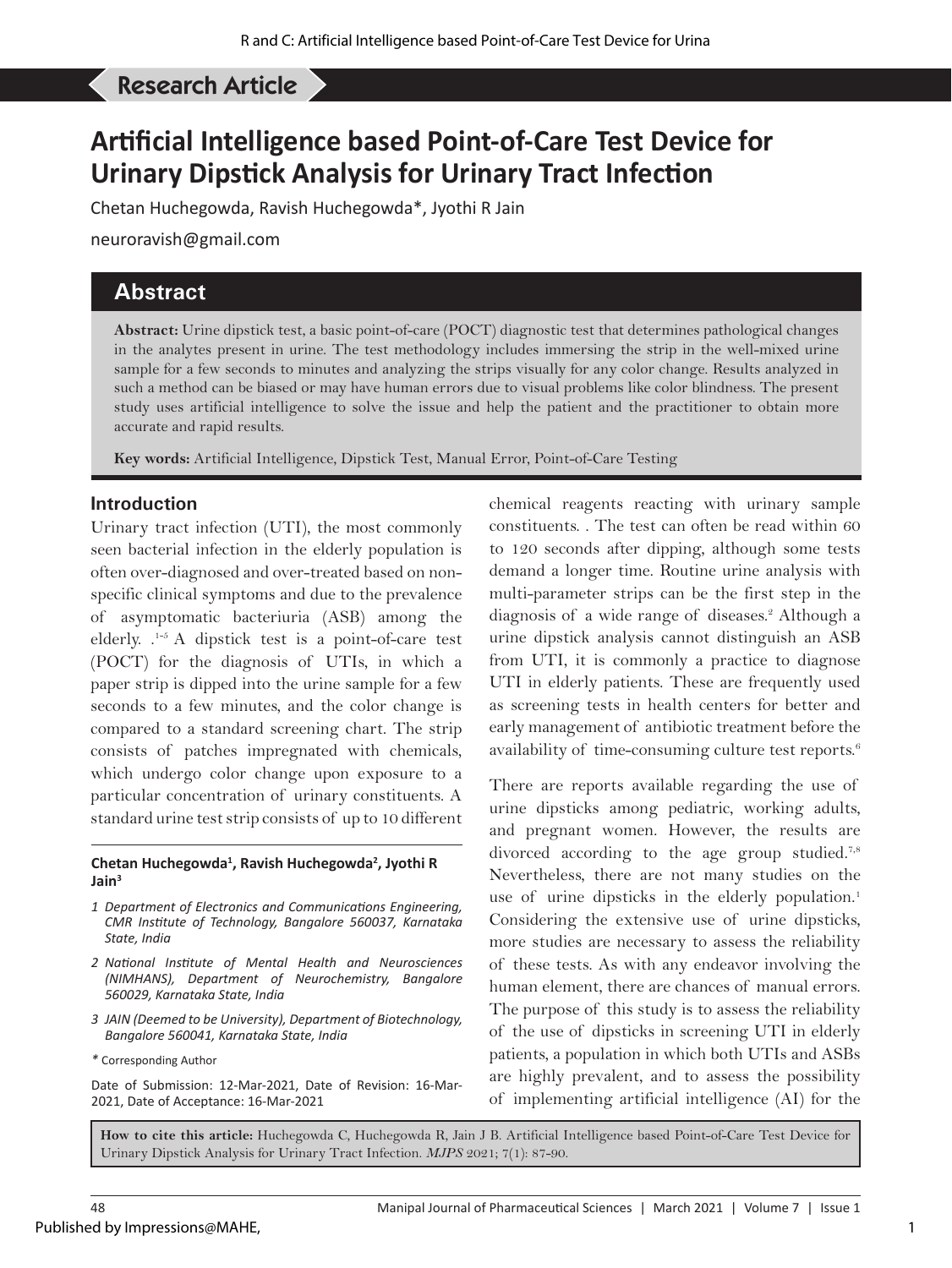POCT device. AI uses sophisticated software systems which enable the computer systems to augment and emulate human intelligence and decision making. It uses algorithms to learn from previous data with known outcomes to recognize patterns and mimic the decision-making of experts. This may help in a rapid and accurate diagnostic result of urinalysis devoid of any human errors or bias involved in the normal visual analysis of the dipstick test for urinalysis.

## **Materials and Methods**

Dipstick test is generally a quick and inexpensive screening method that requires limited expertise. The dipstick test for urinalysis is a strip with reagent pads for semi-quantitative assessment of specific gravity, nitrite, pH, leukocyte esterase, protein, glucose, urobilinogen, ketones, bilirubin, and blood with different reading time for each..9

*Test for leukocyte esterase:* Leukocyte esterase is produced by neutrophils and may indicate pyuria associated with UTI. However, white blood cells (WBCs), anywhere in the GU tract, including the vaginal vault, will produce leukocyte esterase. To detect the presence of WBCs, dip the strip in urine and wait for two minutes. The change in color will detect the presence of WBCs in the urine suggests infection in the bladder, urethra, kidney, or presence of pelvic area tumor, blockage in the urinary tract, or kidney stones. . The test for leukocyte esterase is purely indicative of WBCs, and should not be solely relied on for diagnosis, as it does not replace microscopic or urine culture examinations.10

Test for NitritesBacterias like gram-positive or gram-negative is capable of converting urinary nitrates to nitrites which can be detected by a positive dipstick nitrite test (wait for 60 seconds after dipping the strip in urine). It generally requires more than 10,000 bacteria per ml to turn the dipstick positive. This is a screening test for asymptomatic infections caused by nitrate-reducing bacteria, which suggests a UTI.

The test for leukocytes and nitrites is frequently used to screen for possible UTIs. The test is a rapid screen for possible infections by enteric bacteria but does not replace microscopic examination,

urinalysis tests, or subsequent monitoring, as other microorganisms that do not reduce nitrite can also cause urinary infections.10

*Urobilinogen:* Urobilinogen, is a yellowish substance and is formed from the reduction of bilirubin. It is found in the liver which helps in breaking down the red blood cells. Positive test results can indicate liver diseases such as cirrhosis, viral hepatitis, liver damage due to drugs or toxic substances, and/or conditions associated with increased RBC destruction. Dip the strip in urine and wait for 60 seconds. A negative result is indicated if urobilinogen is less than 17 µmol/l (< 1mg/dl). The test is generally carried out at room temperature, as the sensitivity of the reaction is hampered with temperature.10

*Protein:* The strips are checked after dipping in urine for 60 seconds. Avoid vigorous exercise before taking the urine protein (albumin) test, as this can also affect the amount of protein in your urine. Low levels of protein in urine are normal, but higher amounts may indicate a kidney problem called albuminuria or proteinuria.10

*pH:* The pH level indicates the amount of acid in urine. Abnormal pH levels may lead to the formation of crystals in urine or stones in the kidney which may indicate a urinary tract or a kidney disorder. Wait for 60 seconds after dipping the strip in urine for the results  $\lceil 10 \rceil$ .

*Blood:* Haematuria is a condition that indicates the presence of blood in the urine. If blood is present in urine in large quantities, it can be visually detected. UTIs, medication, early stages of bladder cancer, strenuous exercise, benign (non-cancerous) tumors, bladder or kidney stones, etc., may cause haematuria. False-positive reactions due to menstrual contamination may be seen.<sup>10</sup>

*Specific Gravity:* Specific Gravity evaluates the body's water balance (hydration) and urine concentration, and helps evaluate kidney functions and possible kidney diseases. However, according to recent research from the University of East Anglia (UEA), urine tests should not be the only test used to measure dehydration among the elderly. To test for Specific Gravity, wait for 45 seconds after dipping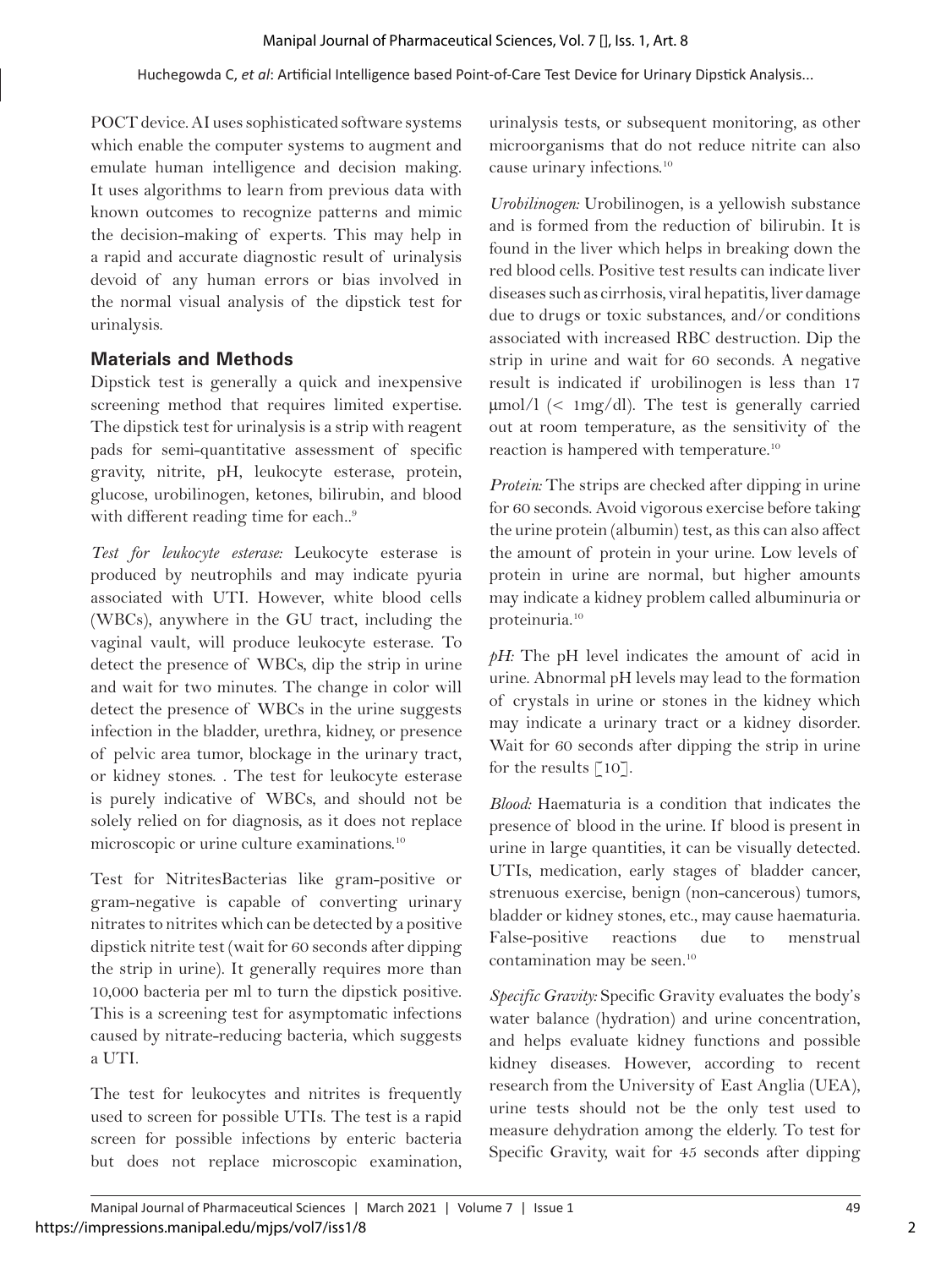#### Huchegowda C, *et al*: Artificial Intelligence based Point-of-Care Test Device for Urinary Dipstick Analysis...

the dipstick in the urine sample. It is considered low at 1.000 but normal ranges from 1.020 to 1.030. A higher-than-normal concentration often is a result of not drinking enough fluids - waterloss dehydration happens when people do not drink enough fluid [10].

*Test for ketone bodies:* The presence of ketone bodies in the urine is a condition called ketonuria. Production of ketone bodies is a normal response to the insufficiency of glucose, meant to provide an alternate source of fuel from fatty acids. Ketones are the result of fat metabolism that is generally encountered in uncontrolled diabetes. Higher levels of ketones in the urine indicate that the body is using fat as the major source of energy. The test results can be analyzed after dipping the strip in urine for 45 seconds, and the presence of ketone in any amount indicates diabetes.<sup>10</sup>

*Bilirubin:* The highly pigmented compound, bilirubin is a is a by-product of hemoglobin degradation. The detection of bilirubin in the urine is an early indication of liver diseases such as hepatitis, a blockage in the structures that carry bile from your liver, or a problem with general liver function. It takes only 30 seconds to analyze the dipstick dipped in urine. It is a common test in urinalysis dipsticks, which is known to yield a high rate of false-positive results.10

*Glucose:* Glucose in the urine could indicate renal glycosuria or diabetes. The result can be seen within 60 seconds of dipstick analysis. The extra sugar in the bloodstream is usually only removed via the kidneys and detectable in urine at blood sugar concentrations of 10 mmol/L (180 mg/dL) and above. Any detection of sugar on this test usually calls for follow-up testing for diabetes.10

### **Implementation of AI in POCT device**

A standard urine reagent strip and analysis are depicted in Figure 1. In this project, the image was captured and the required parts (pads) were extracted and indexed. This was sent to the server, which uses a convolutional neural network, to detect the parameters and display it as shown in Figure 2. Expected outcome

The expected outcome of the study is the creation of a setup that uses the proposed architecture to automatize the assessment of the urinary dipstick, which will minimize/eliminate the involvement of humans, thus minimizing human biases. The study aims to optimize the model to have an accurate and effective assessment of the dipstick. As a preliminary study, a pre-trained convolution neural network model has been trained for 10,000 steps, which was able to accurately predict the correct label 93.6% times (Figure 3 and Figure 4), showing the accuracy which keeps improving with an increase in the steps of training

## **Applications**

Manual assessment of analyzing dipsticks by technicians is a widely used method. But human error is possible in this type of analysis. Hence, there is a need for a device that gives the user accurate results. The major benefits of the proposed POCT device which uses AI are the reduction of human errors in the analysis, rapidness in generating the results, and that it is portable and cost-effective, which will help the practitioners to diagnose the disease accurately. This will reduce manpower, stress for the technician and help patients to avail better treatment.

## **Conclusion**

Dipstick analysis, a POCT device used in urinalysis for a range of analytes present in urine for the diagnosis of various diseases, is analyzed visually by the technician. This may have human errors due to problems in vision such as color blindness or bias. Artificial intelligence (AI) can be a solution to the issue in which the software recognizes patterns by analyzing a large amount of training data curated with known outcomes and automatically determines accurate results. The major aims of further study will be to  $(1)$  extend and improvise the model for the accuracy of the preliminary work, (2) reduce the detection errors by training a custom-built model for larger data set effectively, (3) deploy the same model in a server for easy accessibility, and to remotely serve several sub/client devices at once, and (4) to tune this prediction process for cost-effectiveness. This study will enable practitioners and patients to obtain accurate, fast, and reliable diagnostic results without any human bias or errors.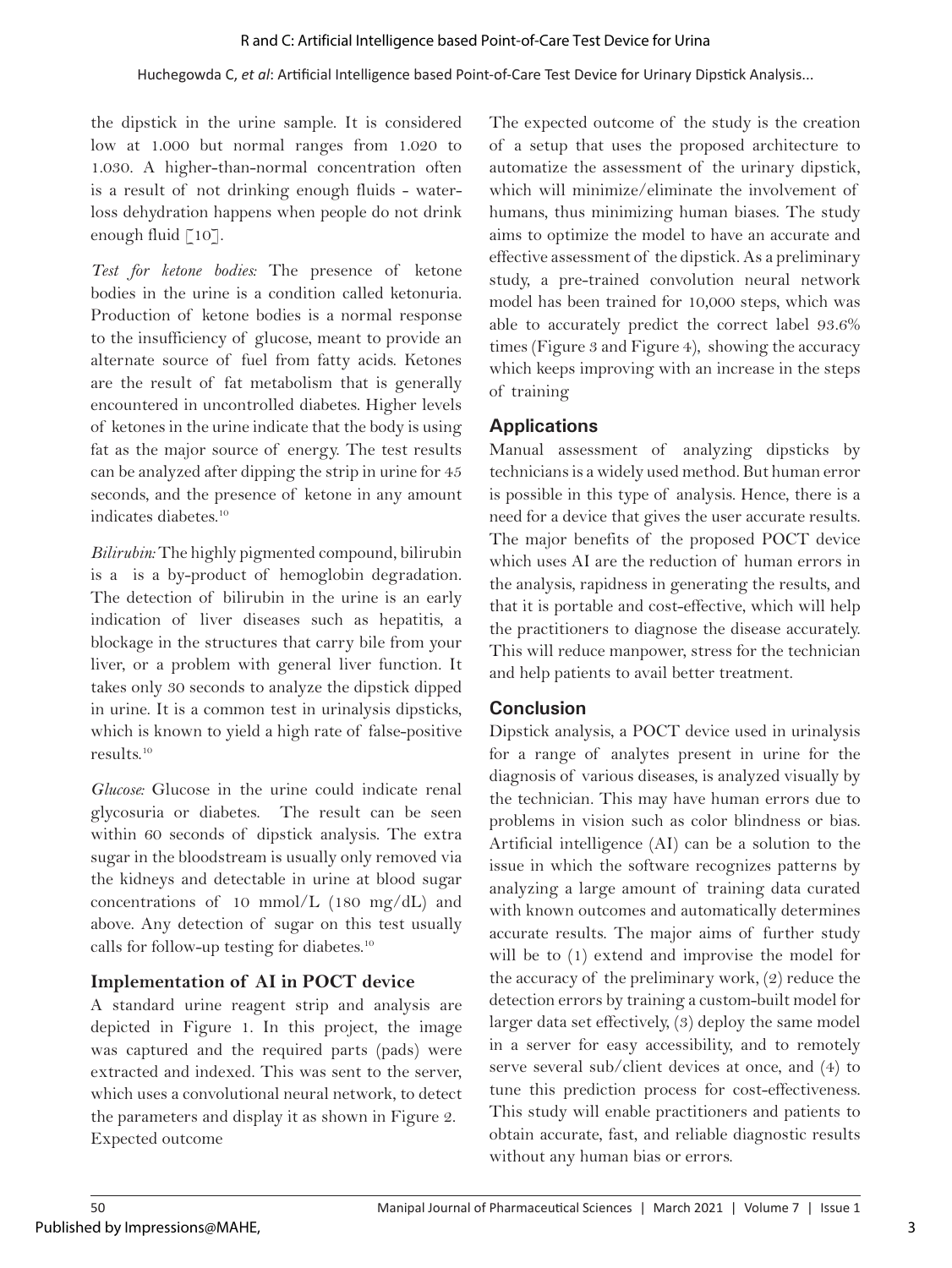#### Manipal Journal of Pharmaceutical Sciences, Vol. 7 [], Iss. 1, Art. 8

Huchegowda C, *et al*: Artificial Intelligence based Point-of-Care Test Device for Urinary Dipstick Analysis...

### **Conflict of Interest**

The authors declare that there is no conflict of interest



Fig. 1: A standard urine reagent strip



Figure 2: Implementation process